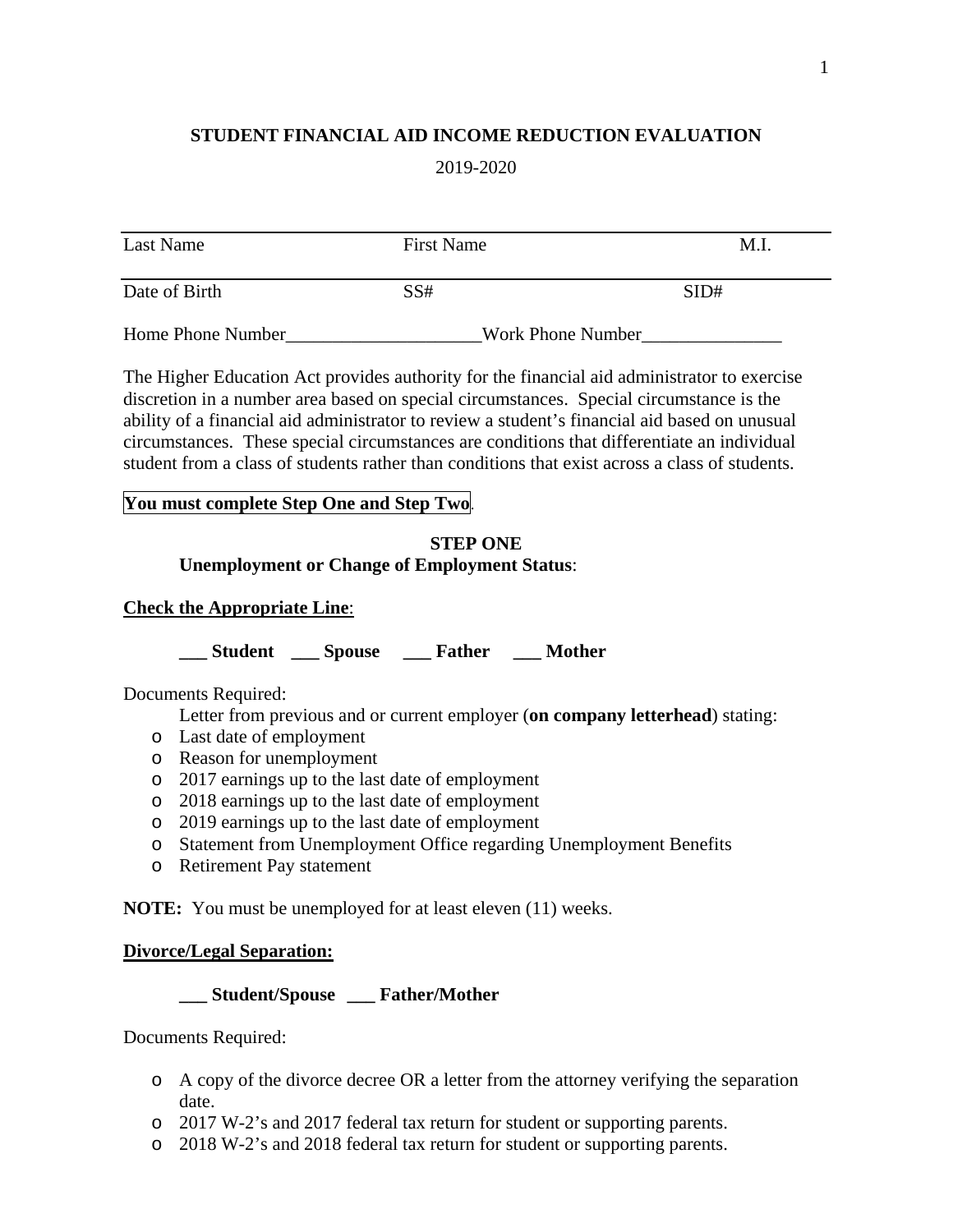**Death** 

#### **\_\_\_ Spouse \_\_\_ Father \_\_\_Mother**

Documents Required:

- o A copy of the death certificate and obituary.
- o 2017 W-2's and 2017 federal tax return of student or surviving parent.

#### **Disability**

**\_\_\_ Student \_\_\_Spouse \_\_\_Father \_\_\_Mother** 

Documents Required:

- o A letter from the physician stating the nature and date of the disability.
- o Documents supporting Social Security benefits expected in 2018.

#### **Loss of benefits and or untaxed income**

\_\_\_ Student \_\_\_Spouse \_\_\_Father \_\_\_Mother

Documents Required:

o Documentation certifying loss of a benefit or untaxed income.

#### **One-time income (examples: inheritance, IRA distribution, retroactive lump sum Social Security payments).**

\_\_\_ Student \_\_\_ Spouse \_\_\_ Father \_\_\_ Mother

Documents Required:

o Documentation of one-time income including amount and type

# **STEP TWO**

Estimated income for the 2019 calendar year January 1 through December 31, 2019

#### **Note: Write in zero (0) if any item does not apply**

# **Taxable Income**

| Student Spouse                                                                | Father | Mother           |  |
|-------------------------------------------------------------------------------|--------|------------------|--|
| Person Affected:                                                              |        | Person Affected: |  |
| Wages<br>Unemployment benefits<br>Pensions<br>Alimony<br>Other taxable income |        |                  |  |